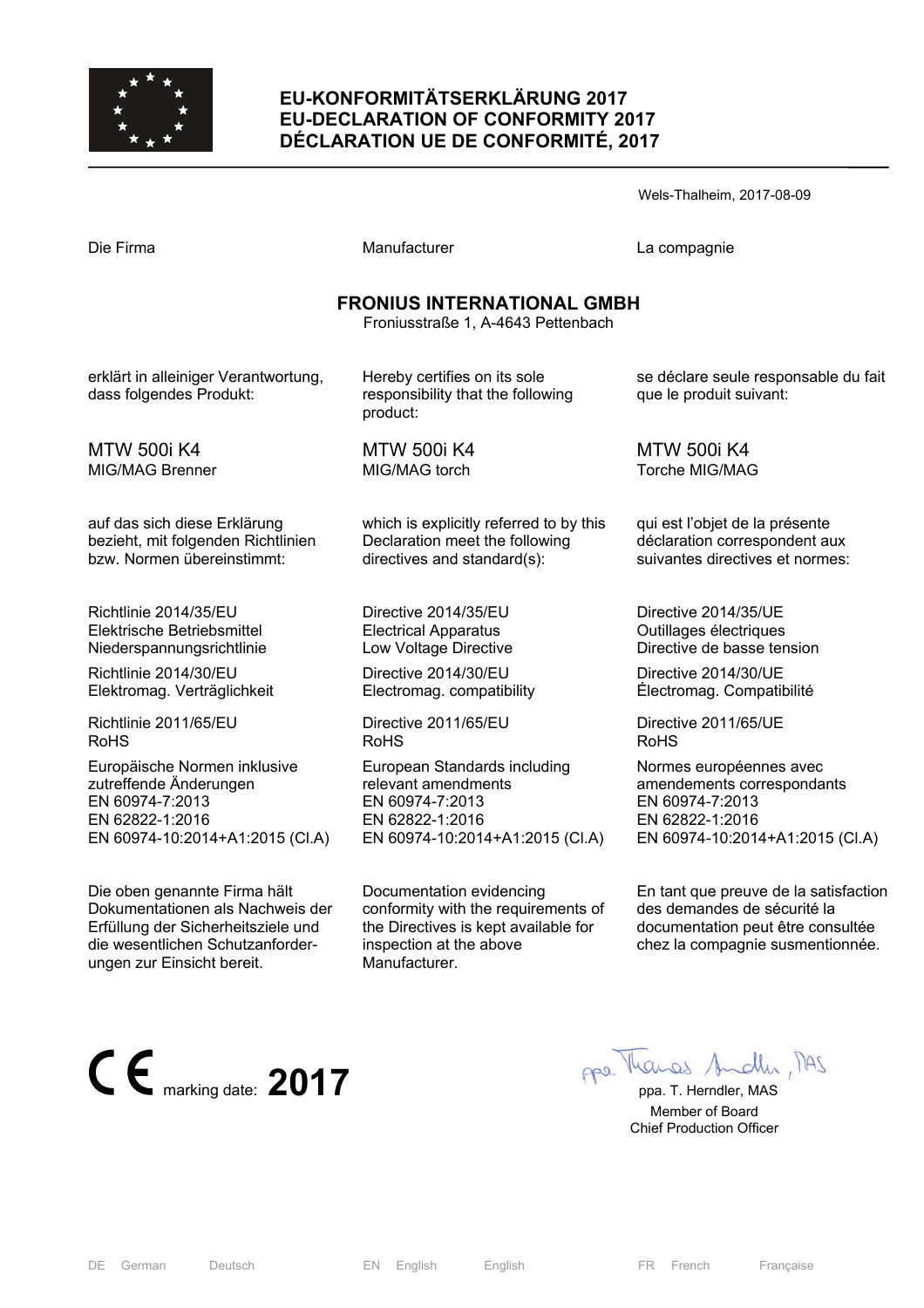

#### **EU-DECLARATION OF CONFORMITY 2017 DICHIARAZIONE DI CONFORMITÀ UE, 2017 DECLARACIÓN UE DE CONFORMIDAD, 2017**

Wels-Thalheim, 2017-08-09

Manufacturer Costruttore La empresa

# **FRONIUS INTERNATIONAL GMBH**

Froniusstraße 1, A-4643 Pettenbach

Hereby certifies on its sole responsibility that the following product:

MTW 500i K4 MIG/MAG torch

which is explicitly referred to by this Declaration meet the following directives and standard(s):

Directive 2014/35/EU Electrical Apparatus Low Voltage Directive

Directive 2014/30/EU Electromag. compatibility

Directive 2011/65/EU RoHS

European Standards including relevant amendments EN 60974-7:2013 EN 62822-1:2016 EN 60974-10:2014+A1:2015 (Cl.A)

Documentation evidencing conformity with the requirements of the Directives is kept available for inspection at the above Manufacturer.



Con la presente certifica dichiara la sua esclusiva responsabilità che il seguente prodotto:

MTW 500i K4 Torcia per saldatura MIG/MAG

al quale è esplicitamente riferita questa dichiarazione, è conforme alle seguente direttive e agli seguenti standard:

Direttiva 2014/35/UE Materiale elettrico Direttiva Bassa tensione

Direttiva 2014/30/UE Compatibilità elettromagnetica

Direttiva 2011/65/UE RoHS

Norme europee e rispettive modifiche EN 60974-7:2013 EN 62822-1:2016 EN 60974-10:2014+A1:2015 (Cl.A)

La documentazione attestante la conformità alle richieste delle direttive sarà tenuta a disposizione per ispezioni presso il sopracitato costruttore.

declara bajo su exclusiva responsabilidad que el siguiente producto:

MTW 500i K4 Antorcha MIG/MAG

al que se refiere la presente declaración está conforme con las siguientes directivas y normas:

Directiva 2014/35/UE Material eléctrico Directiva de baja tensión

Directiva 2014/30/UE Compatibilidad electromagnética

Directiva 2011/65/UE RoHS

Normas europeas incluidas las modificaciones correspondientes EN 60974-7:2013 EN 62822-1:2016 EN 60974-10:2014+A1:2015 (Cl.A)

La empresa mencionada anteriormente tiene a disposición para inspección los documentos que confirman el cumplimiento de los objetivos de seguridad y los requisitos de protección esenciales.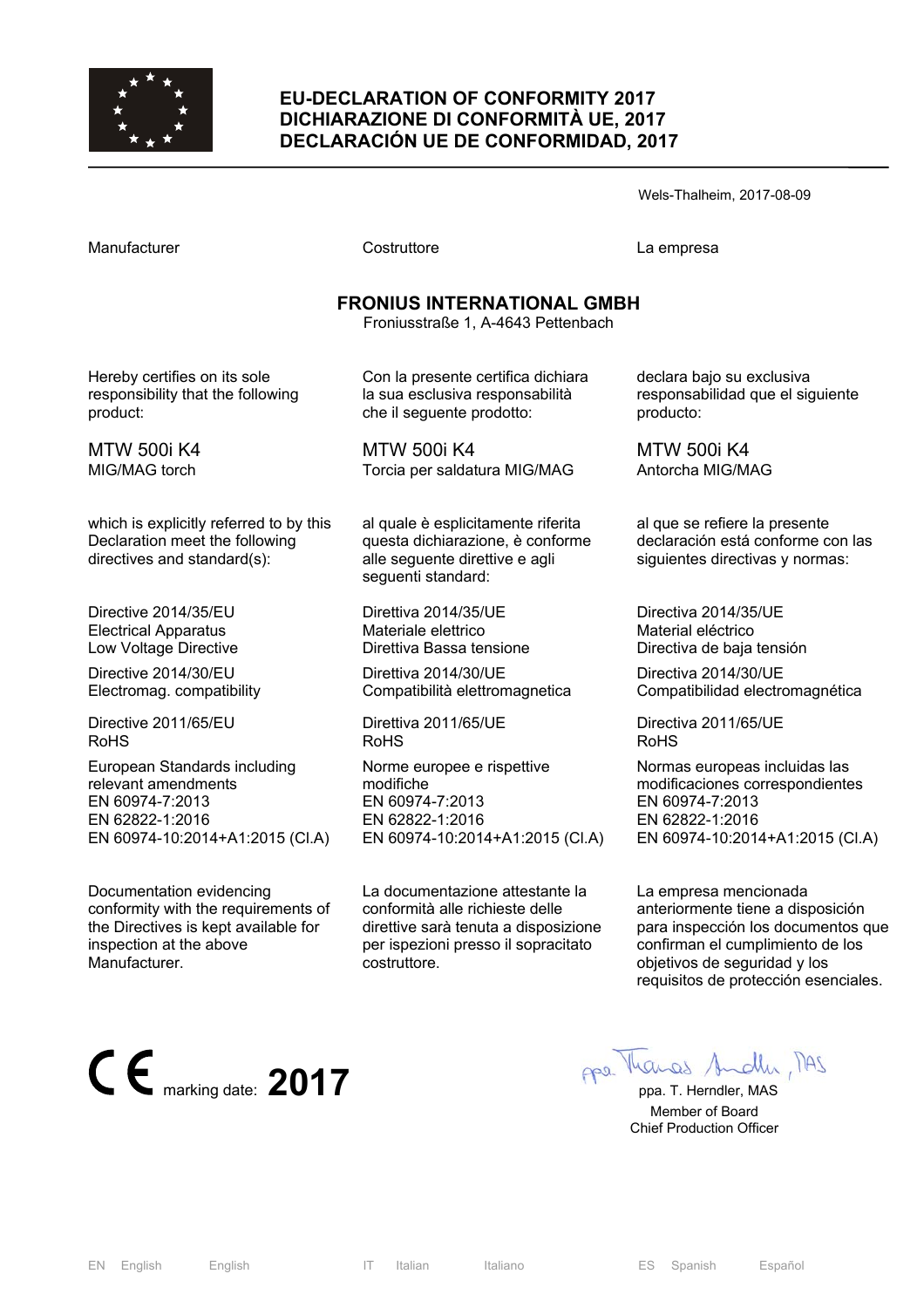

#### **EU-OVERENSSTEMMELSESERKLÆRING 2017 EU-CONFORMITEITSVERKLARING 2017 DECLARAÇÃO UE DE CONFORMIDADE, 2017**

Wels-Thalheim, 2017-08-09

MTW 500i K4

MIG/MAG-svejsebrænder

direktiver og standarder:

Direktiv 2014/35/EU Elektrisk materiel Lavspændingsdirektivet Direktiv 2014/30/EU

Direktiv 2011/65/EU

relevante ændringer EN 60974-7:2013 EN 62822-1:2016

denne dokumentation.

RoHS

som denne erklæring vedrører, stemmer overens med følgende

Elektromagnetisk kompatibilitett

Europæiske standarder inklusive

EN 60974-10:2014+A1:2015 (Cl.A)

Ovennævnte virksomhed opbevarer dokumentation som bevis for

opfyldelsen af sikkerhedsmålene og de grundlæggende beskyttelseskrav, således at det er muligt at få indsigt i

De firma A empresa

#### **FRONIUS INTERNATIONAL GMBH**

Froniusstraße 1, A-4643 Pettenbach

Hermed erklærer vi, at følgende produkt:

verklaart in enige verantwoordelijkheid, dat het volgende product:

MTW 500i K4 MIG/MAG toorts

> waarop deze verklaring betrekking heeft, met volgende richtlijnen resp. normen overeenstemt:

Richtlijn 2014/35/EU Elektrische productimiddelen Laagspanningsrichtlijn

Richtlijn 2014/30/EU Elektromag. Verdraagzaamheid

Richtlijn 2011/65/EU RoHS

Europese normen incl. bijbehorende wijzigingsbladen EN 60974-7:2013 EN 62822-1:2016 EN 60974-10:2014+A1:2015 (Cl.A)

De hierboven genoemde firma houdt documentatie als bewijs voor de vervulling van de veiligheidsdoelen en de essentiële veiligheidseisen ter inzage gereed.

na qualidade de único responsável, declara que o seguinte produto:

MTW 500i K4 Maçarico MIG/MAG

que diz respeito à presente declaração, cumpre as seguintes directivas e normas:

Directiva 2014/35/UE Equipamento eléctrico Directiva de baixa tensão

Directiva 2014/30/UE Compatibilidade electromagnética

Directiva 2011/65/UE RoHS

Normas Europeias incluindo emendas aplicáveis EN 60974-7:2013 EN 62822-1:2016 EN 60974-10:2014+A1:2015 (Cl.A)

A empresa acima mencionada mantém a documentação para consulta disponível, a título de comprovação do cumprimento dos objectivos de segurança e dos requisitos de segurança essenciais.

**CE** marking date: **2017 ppa.** T. Herndler, MAS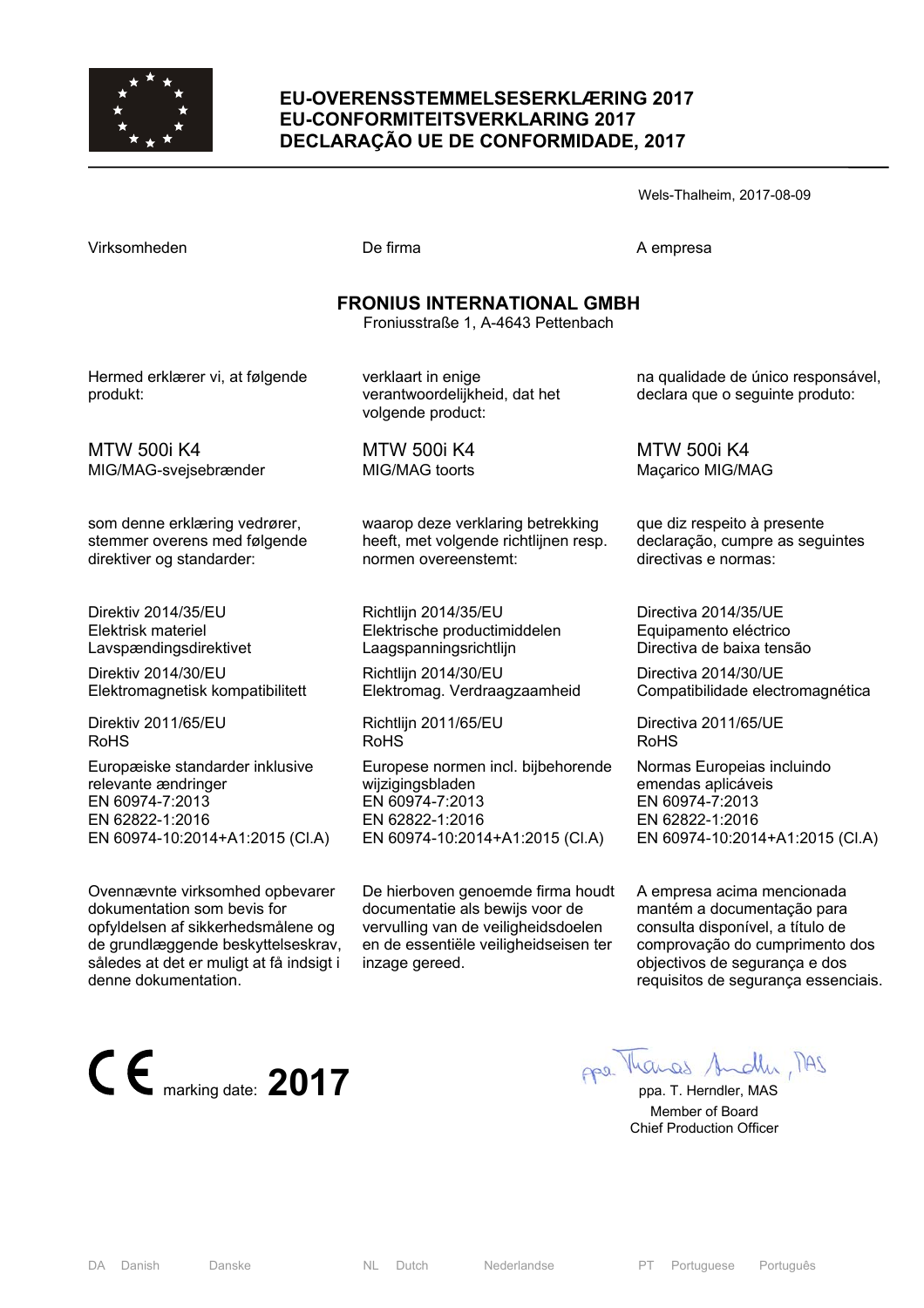

## **EU-MEGFELELŐSÉGI NYILATKOZAT 2017 EÚ VYHLÁSENIE O ZHODE 2017 EU PROHLÁŠENÍ O SHODĚ 2017**

Wels-Thalheim, 2017-08-09

A vállalat Společnost Národová výrobca Na vállalat Společnost Společnost Společnost Společnost Společnost Společnost

## **FRONIUS INTERNATIONAL GMBH**

Froniusstraße 1, A-4643 Pettenbach

a saját kizárólagos felelősségére nyilatkozza, hogy a következő termék:

MTW 500i K4 MIG/MAG hegesztőégő

a saját kizárólagos felelősségére nyilatkozza, hogy a következő termék:

2014/35/EU irányelv Kisfeszültségre vonatkozó irányelvek

2014/30/EU irányelv Elektromágneses összeférhetőség

2011/65/EU irányelv RoHS

az európai szabványoknak, beleértve a változtatásokat is EN 60974-7:2013 EN 62822-1:2016 EN 60974-10:2014+A1:2015 (Cl.A)

A fent említett vállalat a dokumentációkat betekintés céljára készenlétben tartja, a biztonsági célkitűzések teljesítésének és a lényeges biztonsági követelmények teljesítésének a bizonyítására.



prehlasuje na vlastnú zodpovednosť, že následujúcí výrobok:

MTW 500i K4 Horák MIG/MAG

na ktorý sa toto prehlasenie o shode vzťahuje, zodpovedá následujúcím predpisom a normam:

Smernica 2014/35/EÚ pre elektrické zariadenie nízkého napätia

Smernica 2014/30/EÚ o elektromagnetickej kompatibilite

Smernica 2011/65/EÚ RoHS Európske normy vrátane príslušných zmien EN 60974-7:2013 EN 62822-1:2016 EN 60974-10:2014+A1:2015 (Cl.A)

Výššie uvedená firma udržuje technickú dokumentáciu ako dókaz naplňovánia bezpečnostných a ochranných požiadaviek a je pripravená predložit ju k nahliadnutiu.

prohlašuje s výhradní zodpovědností, že následující výrobek:

MTW 500i K4 Hořák MIG/MAG

na který se toto prohlášení vztahuje, odpovídá následujícím směrnicím, resp. normám:

Směrnice 2014/35/EU Elektrická zařízení Směrnice pro nízké napětí

Směrnice 2014/30/EU Elektromagnetické kompatibility

Směrnice 2011/65/EU RoHS

Evropské normy včetně případných změn EN 60974-7:2013 EN 62822-1:2016 EN 60974-10:2014+A1:2015 (Cl.A)

Výše uvedená společnost uchovává dokumentaci k nahlédnutí jako důkaz splnění bezpečnostních cílů a podstatných ochranných opatření.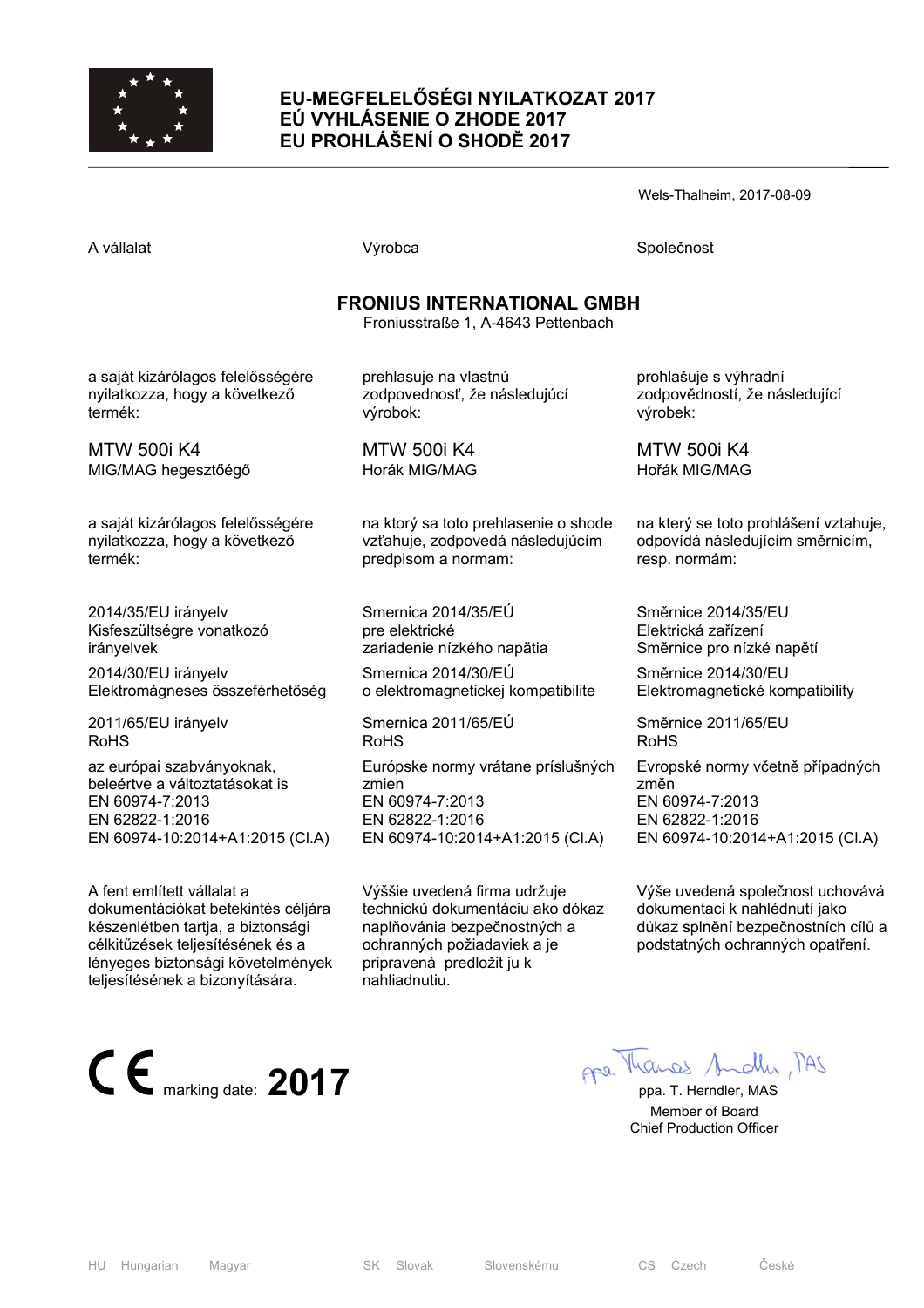

## **EU-KONFORMITÄTSERKLÄRUNG 2017 AB UYGUNLUK BEYANI 2017 DEKLARACJA ZGODNOŚCI UE 2017**

| Wels-Thalheim, 2017-08-09 |  |
|---------------------------|--|
|---------------------------|--|

| Die Firma                                                                                        | Üretici firma                                                                              | Firma                                                                                                   |  |
|--------------------------------------------------------------------------------------------------|--------------------------------------------------------------------------------------------|---------------------------------------------------------------------------------------------------------|--|
| <b>FRONIUS INTERNATIONAL GMBH</b><br>Froniusstraße 1, A-4643 Pettenbach                          |                                                                                            |                                                                                                         |  |
| erklärt in alleiniger Verantwortung,<br>dass folgendes Produkt:                                  | işbu belgede aşağıdaki ürünün<br>kendi sorumluluğunda olduğunu<br>onaylar:                 | oświadcza na własną<br>odpowiedzialność, że następujący<br>produkt:                                     |  |
| <b>MTW 500i K4</b>                                                                               | <b>MTW 500i K4</b>                                                                         | <b>MTW 500i K4</b>                                                                                      |  |
| MIG/MAG Brenner                                                                                  | MIG/MAG Torcu                                                                              | Palnik MIG/MAG                                                                                          |  |
| auf das sich diese Erklärung<br>bezieht, mit folgenden Richtlinien<br>bzw. Normen übereinstimmt: | bu beyan ile ilişkili olarak, aşağıdaki<br>yönetmelikleri veya normları yerine<br>getirir: | do którego odnosi się niniejsza<br>deklaracja, jest zgodny z<br>następującymi dyrektywami i<br>normami: |  |
| Richtlinie 2014/35/EU                                                                            | 2014/35/EC sayılı yönetmelik                                                               | Dyrektywa 2014/35/UE                                                                                    |  |
| Elektrische Betriebsmittel                                                                       | elektrikli ekipman                                                                         | Sprzęt elektryczny –                                                                                    |  |
| Niederspannungsrichtlinie                                                                        | Alçak gerilim yönetmeliği                                                                  | Dyrektywa niskonapięciowa                                                                               |  |
| Richtlinie 2014/30/EU                                                                            | 2014/30/EC sayılı yönetmelik                                                               | Dyrektywa 2014/30/UE                                                                                    |  |
| Elektromag. Verträglichkeit                                                                      | Elektromanyetik Uyumluluk                                                                  | Kompatybilność elektromagnetyczna                                                                       |  |
| Richtlinie 2011/65/EU                                                                            | 2011/65/EG sayılı yönetmelik                                                               | Dyrektywa 2011/65/UE                                                                                    |  |
| <b>RoHS</b>                                                                                      | <b>RoHS</b>                                                                                | <b>RoHS</b>                                                                                             |  |
| Europäische Normen inklusive                                                                     | İlgili değişiklikleri içeren Avrupa                                                        | Normy europejskie łącznie z                                                                             |  |
| zutreffende Änderungen                                                                           | normları                                                                                   | odpowiednimi zmianami                                                                                   |  |
| EN 60974-7:2013                                                                                  | EN 60974-7:2013                                                                            | EN 60974-7:2013                                                                                         |  |
| EN 62822-1:2016                                                                                  | EN 62822-1:2016                                                                            | EN 62822-1:2016                                                                                         |  |
| EN 60974-10:2014+A1:2015 (CI.A)                                                                  | EN 60974-10:2014+A1:2015 (Cl.A)                                                            | EN 60974-10:2014+A1:2015 (CI.A)                                                                         |  |
| Die oben genannte Firma hält                                                                     | Yukarıda adı geçen üretici firma                                                           | Wyżej wymieniona firma jest w                                                                           |  |

Die oben genannte Firma hält Dokumentationen als Nachweis der Erfüllung der Sicherheitsziele und die wesentlichen Schutzanforderungen zur Einsicht bereit.



dokümanları güvenlik hedeflerini yerine getirme kanıtı olarak ve önemli korunma gereksinimlerine herhangi bir zamanda bakmak için tutar

 Member of Board Chief Production Officer

posiadaniu dokumentacji, stanowiącej

świadectwo spełnienia norm bezpieczeństwa i zapewnienia wymaganego poziomu zabezpieczeń,

i udostępnia ją na żądanie.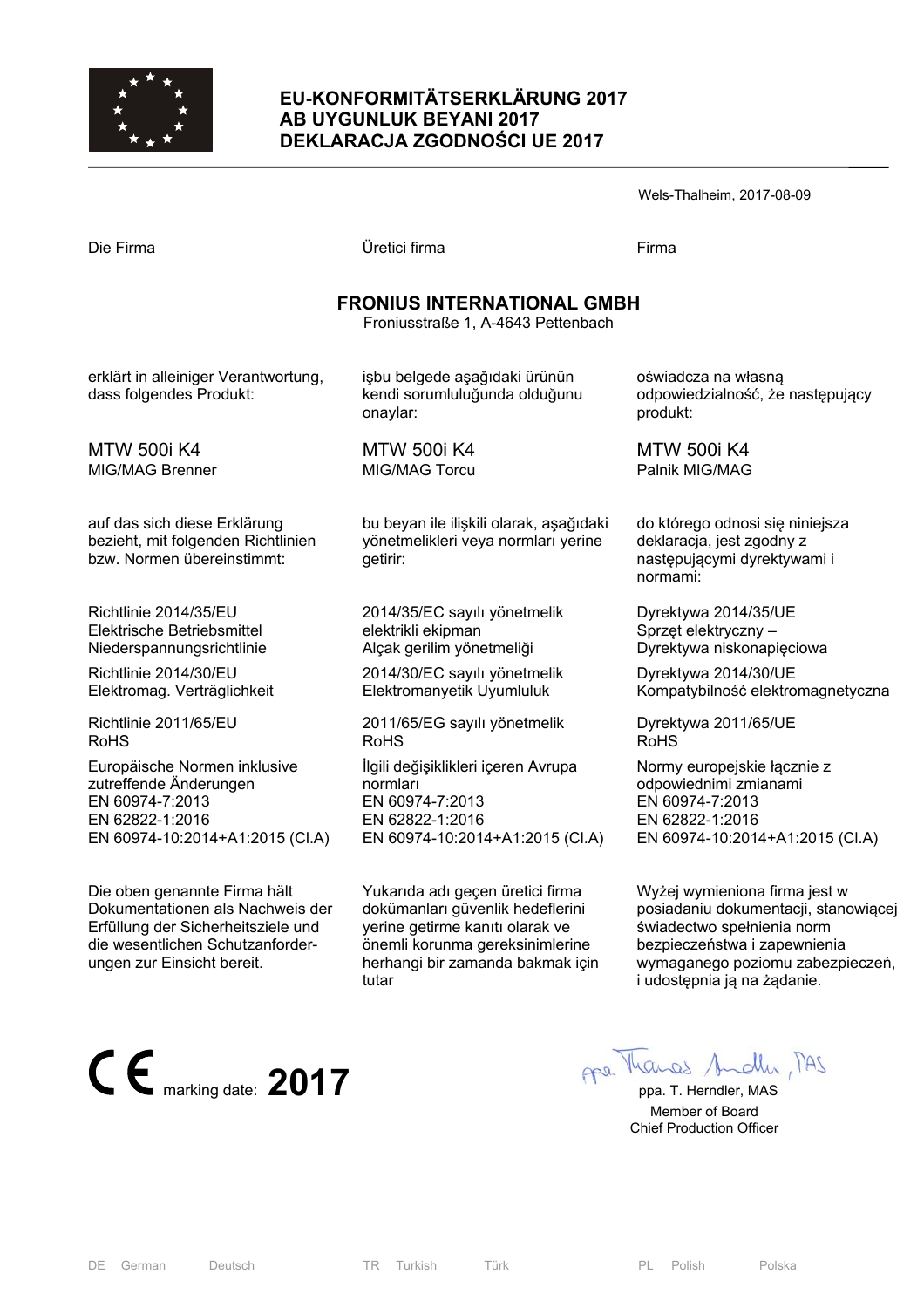

#### **EU-DECLARATION OF CONFORMITY 2017 ∆ΗΛΩΣΗ ΣΥΜΜΟΡΦΩΣΗΣ ΕΕ 2017 ЕС-ДЕКЛАРАЦИЯ ЗА СЪОТВЕТСТВИЕ 2017**

|                                                                                                          |                                                                                                  | Wels-Thalheim, 2017-08-09                                                                        |  |
|----------------------------------------------------------------------------------------------------------|--------------------------------------------------------------------------------------------------|--------------------------------------------------------------------------------------------------|--|
| Manufacturer                                                                                             | Η εταιρεία                                                                                       | Фирма                                                                                            |  |
| <b>FRONIUS INTERNATIONAL GMBH</b><br>Froniusstraße 1, A-4643 Pettenbach                                  |                                                                                                  |                                                                                                  |  |
| Hereby certifies on its sole<br>responsibility that the following<br>product:                            | δηλώνει με αποκλειστική ευθύνη ότι<br>το κάτωθι προϊόν:                                          | на своя собствена отговорност<br>декларира, че следният продукт:                                 |  |
| <b>MTW 500i K4</b>                                                                                       | <b>MTW 500i K4</b>                                                                               | <b>MTW 500i K4</b>                                                                               |  |
| MIG/MAG torch                                                                                            | Καυστήρας MIG/MAG                                                                                | Заваръчна горелка MIG/MAG                                                                        |  |
| which is explicitly referred to by this<br>Declaration meet the following<br>directives and standard(s): | στο οποίο αναφέρεται η παρούσα<br>δήλωση, συμμορφώνεται με τις<br>ακόλουθες οδηγίες και πρότυπα: | за който се отнася тази<br>декларация, съответства на<br>следните директиви, респ.<br>стандарти: |  |
| Directive 2014/35/EU                                                                                     | Οδηγία 2014/35/ΕΕ                                                                                | Директива 2014/35/ЕС                                                                             |  |
| <b>Electrical Apparatus</b>                                                                              | Ηλεκτρικά μέσα λειτουργίας                                                                       | Електрически съоръжения                                                                          |  |
| Low Voltage Directive                                                                                    | Οδηγία χαμηλής τάσης                                                                             | Директива Ниско напрежение                                                                       |  |
| Directive 2014/30/EU                                                                                     | Οδηγία 2014/30/ΕΕ                                                                                | Директива 2014/30/ЕС                                                                             |  |
| Electromag. compatibility                                                                                | Ηλεκτρομαγν. Συμβατότητα                                                                         | Електромагн. Съвместимост                                                                        |  |
| Directive 2011/65/EU                                                                                     | Οδηγία 2011/65/ΕΕ                                                                                | Директива 2011/65/ЕС                                                                             |  |
| <b>RoHS</b>                                                                                              | <b>RoHS</b>                                                                                      | <b>RoHS</b>                                                                                      |  |
| European Standards including                                                                             | Ευρωπαϊκά πρότυπα συμπ. τυχόν                                                                    | Европейски норми вкл.                                                                            |  |
| relevant amendments                                                                                      | τροποποιήσεων                                                                                    | съответните изменения                                                                            |  |
| EN 60974-7:2013                                                                                          | EN 60974-7:2013                                                                                  | EN 60974-7:2013                                                                                  |  |
| EN 62822-1:2016                                                                                          | EN 62822-1:2016                                                                                  | EN 62822-1:2016                                                                                  |  |
| EN 60974-10:2014+A1:2015 (CI.A)                                                                          | EN 60974-10:2014+A1:2015 (CI.A)                                                                  | EN 60974-10:2014+A1:2015 (CI.A)                                                                  |  |

Η ως άνω αναφερόμενη εταιρεία διατηρεί σε ετοιμότητα για έλεγχο τις τεκμηριώσεις ως απόδειξη της εκπλήρωσης των στόχων ασφαλείας

και των ουσιωδών απαιτήσεωνπροστασίας.

Documentation evidencing conformity with the requirements of the Directives is kept available for inspection at the above Manufacturer.



като доказателство за покриването на нормите за безопасност и съществените изисквания за безопасност.

Гореспоменатата фирма може да предостави за справка документи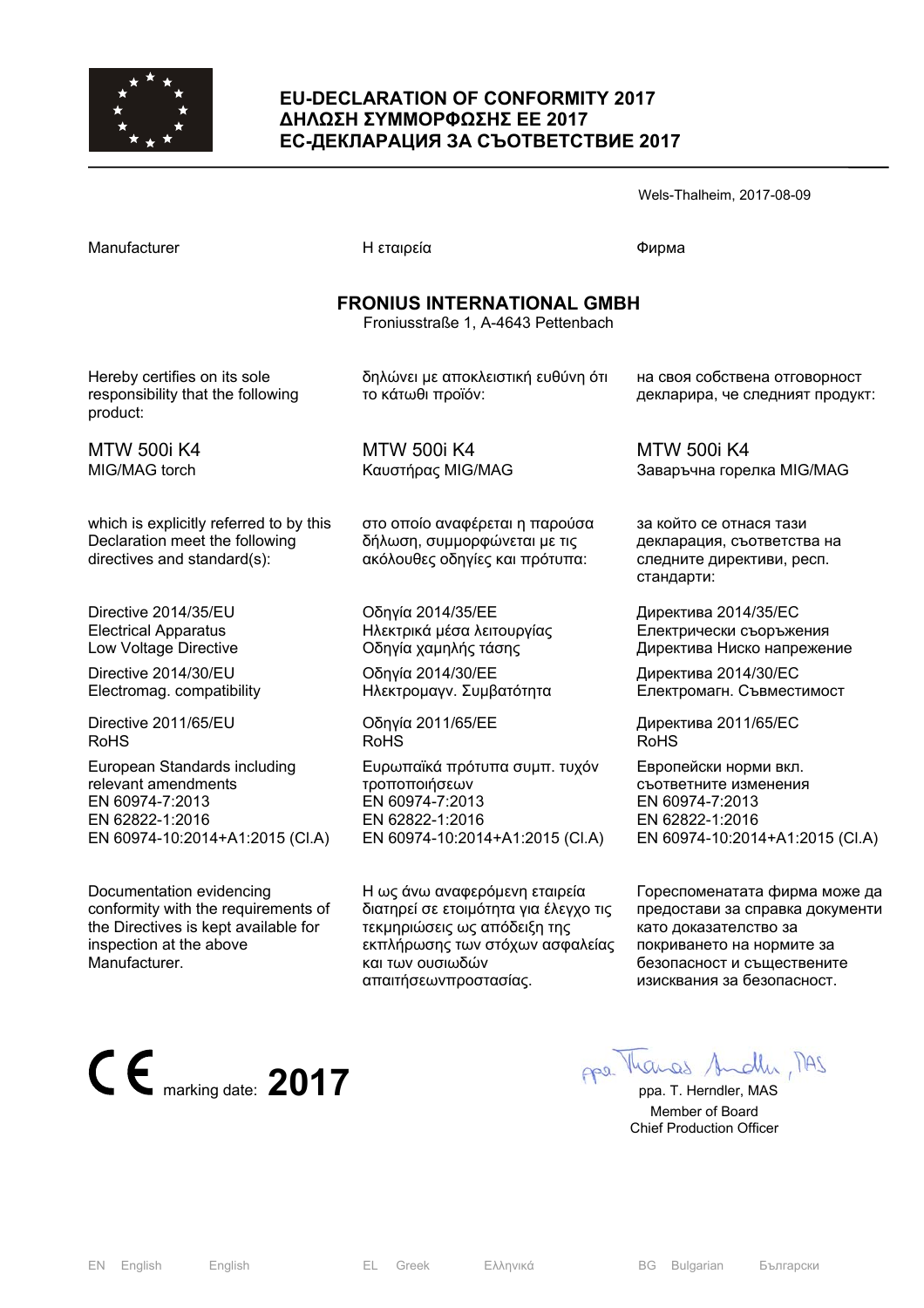

#### **EU-DECLARATION OF CONFORMITY 2017 ES ATITIKTIES DEKLARACIJA 2017 ES ATBILSTĪBAS DEKLARĀCIJA 2017**

Wels-Thalheim, 2017-08-09

Manufacturer **Manufacturer Execute Uzņēmums** Bendrovė **V**zņēmums

### **FRONIUS INTERNATIONAL GMBH**

Froniusstraße 1, A-4643 Pettenbach

Hereby certifies on its sole responsibility that the following product:

MTW 500i K4 MIG/MAG torch

which is explicitly referred to by this Declaration meet the following directives and standard(s):

Directive 2014/35/EU Electrical Apparatus Low Voltage Directive

Directive 2014/30/EU Electromag. compatibility

Directive 2011/65/EU RoHS

European Standards including relevant amendments EN 60974-7:2013 EN 62822-1:2016 EN 60974-10:2014+A1:2015 (Cl.A)

Documentation evidencing conformity with the requirements of the Directives is kept available for inspection at the above Manufacturer.



prisiimdama visą atsakomybę pareiškia, kad šis produktas:

MTW 500i K4 MIG / MAG degiklis

kuriam skirta ši deklaracija, atitinka šias normas ir standartus:

2014/35/ES Žemosios įtampos direktyva

Direktyva 2014/30/ES elektromagnetiniu suderinamumu

Direktyva 2011/65/ES RoHS

Europos standartai su atitinkamais pakeitimais EN 60974-7:2013 EN 62822-1:2016 EN 60974-10:2014+A1:2015 (Cl.A)

Pirmiau minėta bendrovė gali bet kada pateikti dokumentus, įrodančius, kas laikomasi saugos tikslų ir esminių saugosreikalavimų. ar pilnu atbildību deklarē, ka turpmāk nosauktais produkts:

MTW 500i K4 MIG/MAG deglis

uz kuru attiecas šī deklarācija, atbilst šādām direktīvām vai standartiem:

Direktīvā 2014/35/ES Zemsprieguma

Direktīvā 2014/30/ES elektromagnētisko savietojamību

Direktīvā 2011/65/ES RoHS

Eiropas standarti, ieskaitot attiecīgos grozījumus EN 60974-7:2013 EN 62822-1:2016 EN 60974-10:2014+A1:2015 (Cl.A)

Augstāk minētais uzņēmums saglabā dokumentāciju kā apliecinājumu, ka ir izpildīti drošības mērķi un galvenās prasības par aizsardzību.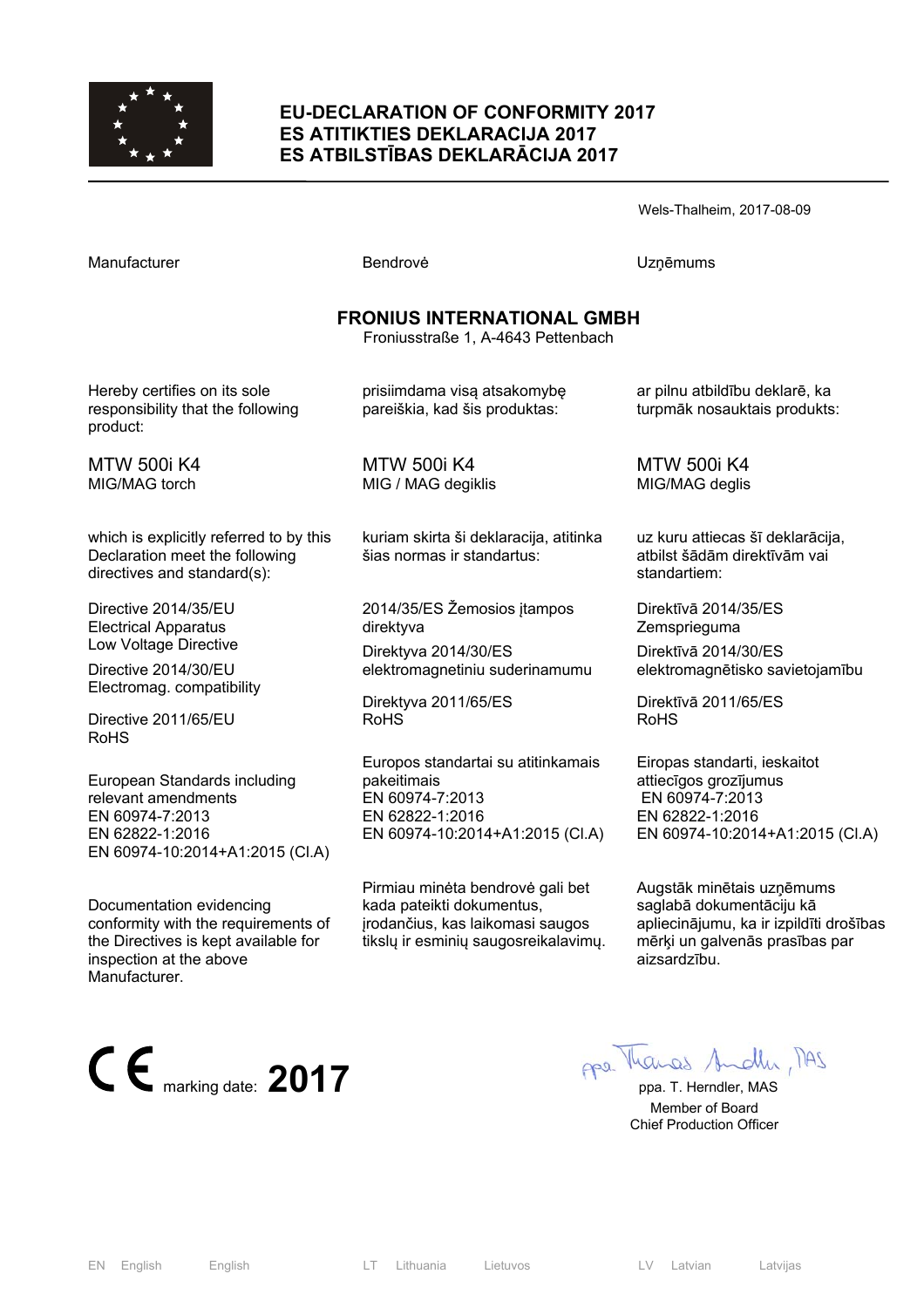

### **EU-KONFORMITÄTSERKLÄRUNG 2017 DECLARAŢIE DE CONFORMITATE CE 2017 IZJAVA O SKLADNOSTI 2017**

Wels-Thalheim, 2017-08-09

Die Firma Firma Podjetje

## **FRONIUS INTERNATIONAL GMBH**

Froniusstraße 1, A-4643 Pettenbach

declară pe proprie răspundere că

erklärt in alleiniger Verantwortung, dass folgendes Produkt:

MTW 500i K4 MIG/MAG Brenner

auf das sich diese Erklärung bezieht, mit folgenden Richtlinien bzw. Normen übereinstimmt:

Richtlinie 2014/35/EU Elektrische Betriebsmittel Niederspannungsrichtlinie

Richtlinie 2014/30/EU Elektromag. Verträglichkeit

Richtlinie 2011/65/EU RoHS

Europäische Normen inklusive zutreffende Änderungen EN 60974-7:2013 EN 62822-1:2016 EN 60974-10:2014+A1:2015 (Cl.A)

Die oben genannte Firma hält Dokumentationen als Nachweis der Erfüllung der Sicherheitsziele und die wesentlichen Schutzanforderungen zur Einsicht bereit.



MTW 500i K4 pistolet de sudare MIG/MAG

următorul produs:

la care se referă prezenta declarație, este în conformitate cu directivele şi normele de mai jos:

2014/35/EU Directiva de joasă tensiune

Directiva 2014/30/EU compatibilitatea electromagnetică

Directiva 2011/65/EU RoHS

Norme europene inclusiv modificările aferente EN 60974-7:2013 EN 62822-1:2016 EN 60974-10:2014+A1:2015 (Cl.A)

Firma numită mai sus păstrează documentația necesară ca dovadă a îndeplinirii obiectivelor de securitate şi a cerinţelor de protecţie specifice, pentru a putea fi consultată.

z izključno lastno odgovornostjo izjavlja, da naslednji izdelek:

MTW 500i K4 Gorilnik MIG/MAG

na katerega se nanaša ta razlaga, ustreza naslednjim smernicam oz. normam:

2014/35/EU Direktiva o nizki napetosti

Direktiva 2014/30/EU o elektromagnetni združljivosti

Direktiva 2011/65/EU RoHS

Evropske norme vključno z zadevnimi spremembami EN 60974- 7:2013 EN 62822-1:2016 EN 60974-10:2014+A1:2015 (Cl.A)

Zgoraj navedeno podjetje ima za vpogled na voljo dokumentacije kot dokazilo izpolnjevanja varnostnih ciljev in bistvenih zahtev v zvezi z zaščito.

 Member of Board Chief Production Officer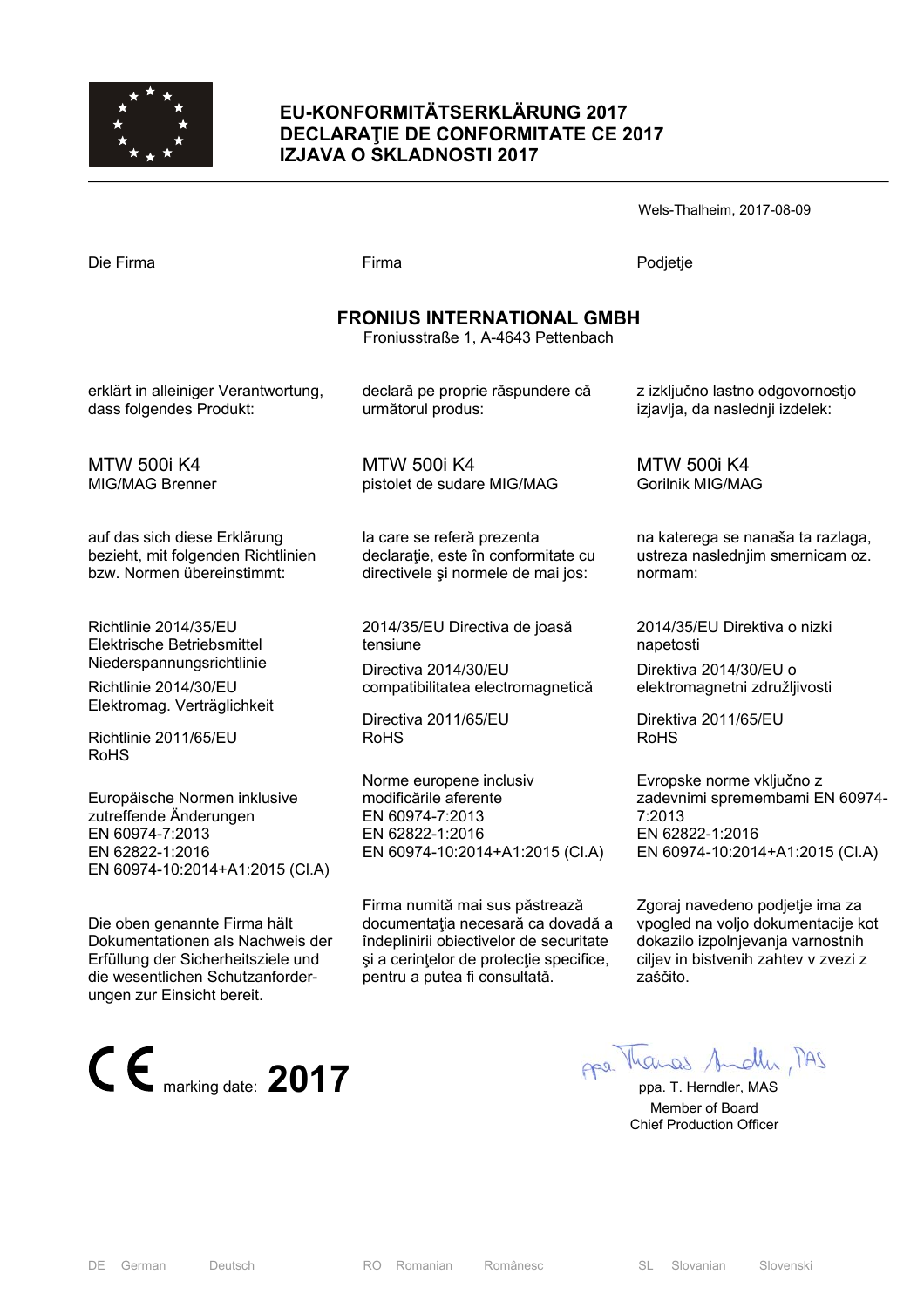

#### **EU-DECLARATION OF CONFORMITY 2017 EU-KONFORMITETSFÖRSÄKRAN 2017 EU-VAATIMUSTENMUKAISUUSVAKUUTUS 2017**

Wels-Thalheim, 2017-08-09

| Manufacturer                                                                                                                                                             | Företaget                                                                                                                                         | Yritys                                                                                                                                         |  |
|--------------------------------------------------------------------------------------------------------------------------------------------------------------------------|---------------------------------------------------------------------------------------------------------------------------------------------------|------------------------------------------------------------------------------------------------------------------------------------------------|--|
| <b>FRONIUS INTERNATIONAL GMBH</b><br>Froniusstraße 1, A-4643 Pettenbach                                                                                                  |                                                                                                                                                   |                                                                                                                                                |  |
| Hereby certifies on its sole<br>responsibility that the following<br>product:                                                                                            | intygar härmed att följande produkt:                                                                                                              | ilmoittaa yksinomaisella vastuulla,<br>että seuraava tuote:                                                                                    |  |
| <b>MTW 500i K4</b><br>MIG/MAG torch                                                                                                                                      | <b>MTW 500i K4</b><br>MIG/MAG-brännare                                                                                                            | <b>MTW 500i K4</b><br>MIG/MAG-poltin                                                                                                           |  |
| which is explicitly referred to by this<br>Declaration meet the following<br>directives and standard(s):                                                                 | som den här överenskommelsen<br>avser, överensstämmer med<br>följande direktiv respektive normer:                                                 | johon tämä vakuutus viittaa, on<br>seuraavien direktiivien tai<br>standardien mukainen:                                                        |  |
| Directive 2014/35/EU<br><b>Electrical Apparatus</b><br>Low Voltage Directive<br>Directive 2014/30/EU<br>Electromag. compatibility<br>Directive 2011/65/EU<br><b>RoHS</b> | Direktiv 2014/35/EU<br>Direktivet för lågspänning<br>Direktiv 2014/30/EU<br>Elektromagnetisk Kompatibilitet<br>Direktiv 2011/65/EU<br><b>RoHS</b> | 2014/35/EU Pienjännitedirektiivi<br>Direktiivin 2014/30/EU<br>sähkömagneettista yhteensopivuutta<br>Direktiivin 2011/65/EU<br><b>RoHS</b>      |  |
| European Standards including<br>relevant amendments<br>EN 60974-7:2013<br>EN 62822-1:2016<br>EN 60974-10:2014+A1:2015 (CI.A)                                             | Europeiska normer, med relevanta<br>ändringar<br>EN 60974-7:2013<br>EN 62822-1:2016<br>EN 60974-10:2014+A1:2015 (CI.A)                            | Eurooppalaiset standardit<br>asianmukaiset muutokset mukaan<br>lukien<br>EN 60974-7:2013<br>EN 62822-1:2016<br>EN 60974-10:2014+A1:2015 (CI.A) |  |

conformity with the requirements of Det ovan nämnda företaget tillhandahåller dokumentation som styrker att säkerhetsmålen och de grundläggande skyddskraven har uppfyllts.

Edellä mainittu yritys säilyttää asiakirjoja saatavilla turvallisuustavoitteiden ja olennaisten suojavaatimusten täyttämisen todisteena.

**CE** marking date: **2017 pp March ppa.** T. Herndler, MAS

 Member of Board Chief Production Officer

Documentation evidencing

inspection at the above

Manufacturer.

the Directives is kept available for